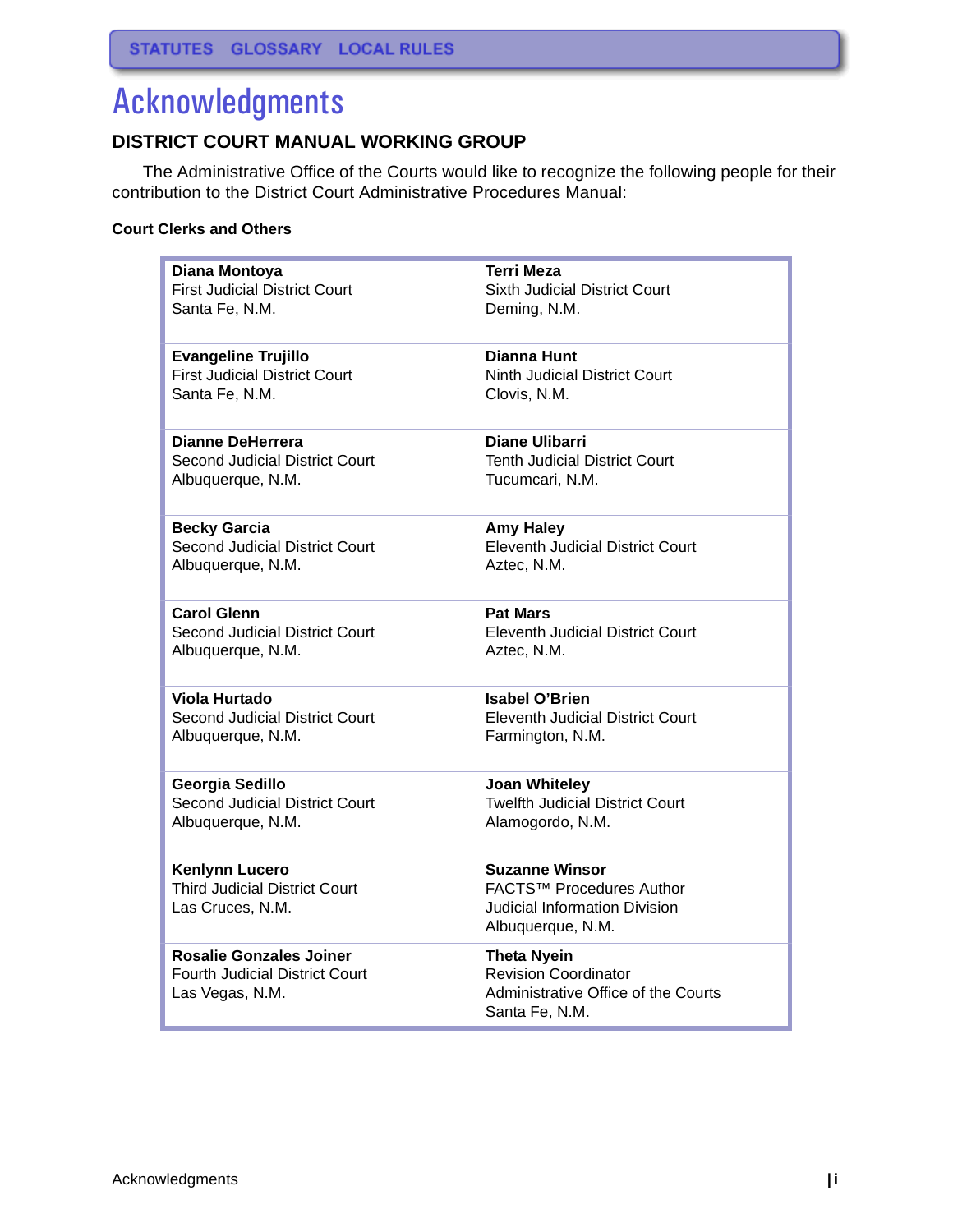# **REVIEWERS**

The Administrative Office of the Courts would like to thank the following court clerks for reviewing the District Court Administrative Procedures Manual:

#### **Court Clerks**

| <b>Rosa Sipler</b>                    | <b>IdaJean Mangum</b>                   |
|---------------------------------------|-----------------------------------------|
| Second Judicial District Court        | <b>Eleventh Judicial District Court</b> |
| Albuquerque, N.M.                     | Gallup, N.M.                            |
| <b>Yvonne Vigil</b>                   | <b>Linda Pruitt</b>                     |
| <b>Fourth Judicial District Court</b> | Eleventh Judicial District Court        |
| Las Vegas, N.M.                       | Aztec, N.M.                             |
| Bee J. Clem                           | Karen E. Duprey                         |
| Fifth Judicial District Court         | <b>Twelfth Judicial District Court</b>  |
| Roswell, N.M.                         | Gallup, N.M.                            |

#### **Other Reviewers**

The Administrative Office of the Courts would like to thank the following people for reviewing the District Court Administrative Procedures Manual:

| <b>Fern Goodman</b><br><b>General Counsel</b><br>Administrative Office of the Courts<br>Our thanks to Fern Goodman for her legal guidance throughout the project.                      |
|----------------------------------------------------------------------------------------------------------------------------------------------------------------------------------------|
| Susan Alkema<br>Children's Court Hearing Officer<br>Second Judicial District<br>Our thanks to Susan Alkema for reviewing the Abuse and Neglect, and Juvenile<br>Delinquent procedures. |
| Nan Nash<br>Child Support Hearing Officer<br>Our thanks to Nan Nash for reviewing the Domestic Matters and Domestic Violence<br>procedures.                                            |
| <b>Kate Reeves</b><br>Project Manager<br>Judicial Information Division<br>Our thanks to Kate Reeves for reviewing the Domestic Violence procedures.                                    |